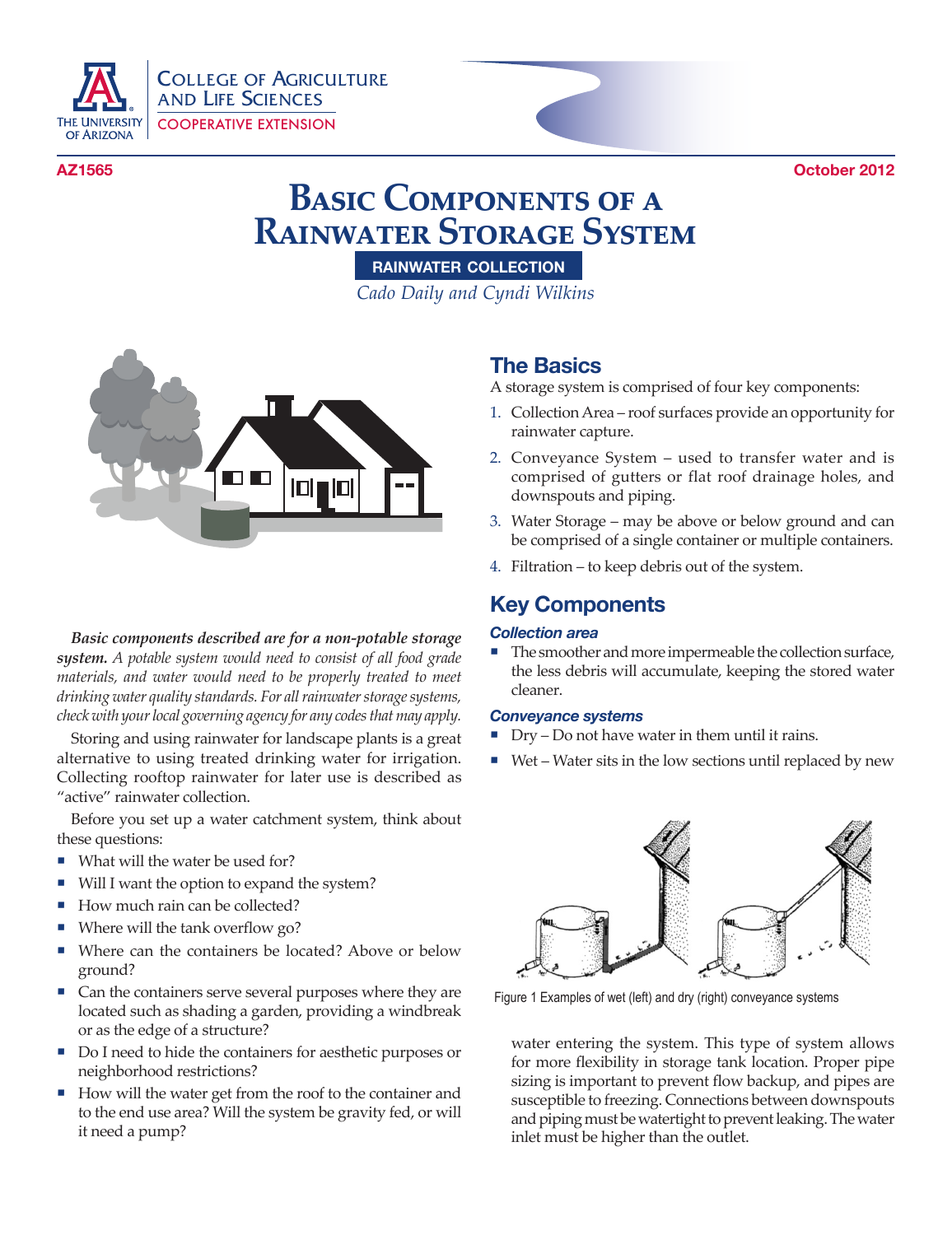#### *Storage tank features*

- Inlet for rainwater to enter.
- Outlet to access water such as a hose bib.
- ¡Overflow pipe. The overflow pipe should be as large as the inlet pipe.
- Air vent for air to escape while the tank is filling. If open to the air, the overflow pipe can serve as the vent.

Multiple tanks can be connected together to increase storage capacity. They can be linked at the top or the bottom.



Figure 2 Multiple tanks connected in series at the top

#### *Filtration*

To keep water clean, prevent clogging and sediment buildup, basic filtration is needed. The type and number of filtering components on a system depend on the amount of roof debris. If possible, use a floating inlet to draw water from the middle of the tank (see Figure 8).

### *Filtration may include:*

■ Gutter and downspout screens:



Figure 3 Common gutter and downspout screens

 $\blacksquare$  First flush diverters keep the first flush of poor quality roof runoff from entering the tank. Diverters must have a drainage outlet for emptying standing water, and be emptied as needed. Diverters are usually not needed unless water quality is especially poor (i.e. significant bird droppings on collection surface).



Figure 4 Example of a first flush diverter

### **How Much Rain Can I Collect?**

*(To find rainfall for your area, see References)*

To calculate collection potential, multiply: square foot of collection area x rainfall (in inches) x 0.623 x efficiency factor for collection type = gallons (The efficiency factor is approximately 90% for most roof types because most of the water is collected.)

Measure the footprint of the collection area:



Roof area  $= 1,000$  sq ft Annual Rainfall  $= 15$  inches Apply formula:

1,000 sq ft x 15 inches x 0.623 x 0.90 = 8,140 gallons/year

### **TIPS**

- 1,000 square feet of roof = 623 gallons/1" rain
- One foot of elevation  $= 0.43$  psi
- 2.31 feet in elevation  $= 1$  psi, no matter the size of the storage tank
- Water weighs 8.34 pounds per gallon
- There are 7.48 gallons of water in one cubic foot
- First flush diverters: Depending on your water quality needs, divert 1 -10 gallons of runoff water per 1,000 square foot of roof area
	- ¡ A strainer basket or screen at the tank water inlet serves as further protection from debris and animals. Do not allow the basket to sit below the water line and clean frequently.



Figure 5 Examples of a strainer basket (left) and screen (right)

### **Optional Components**

**Pumps:** If rainwater is used in a drip irrigation system, moved long distances or uphill, a pump may be needed to pressurize the system. Without a pump the water will be pressured by gravity. There are many different types of pumps, either external or submersible.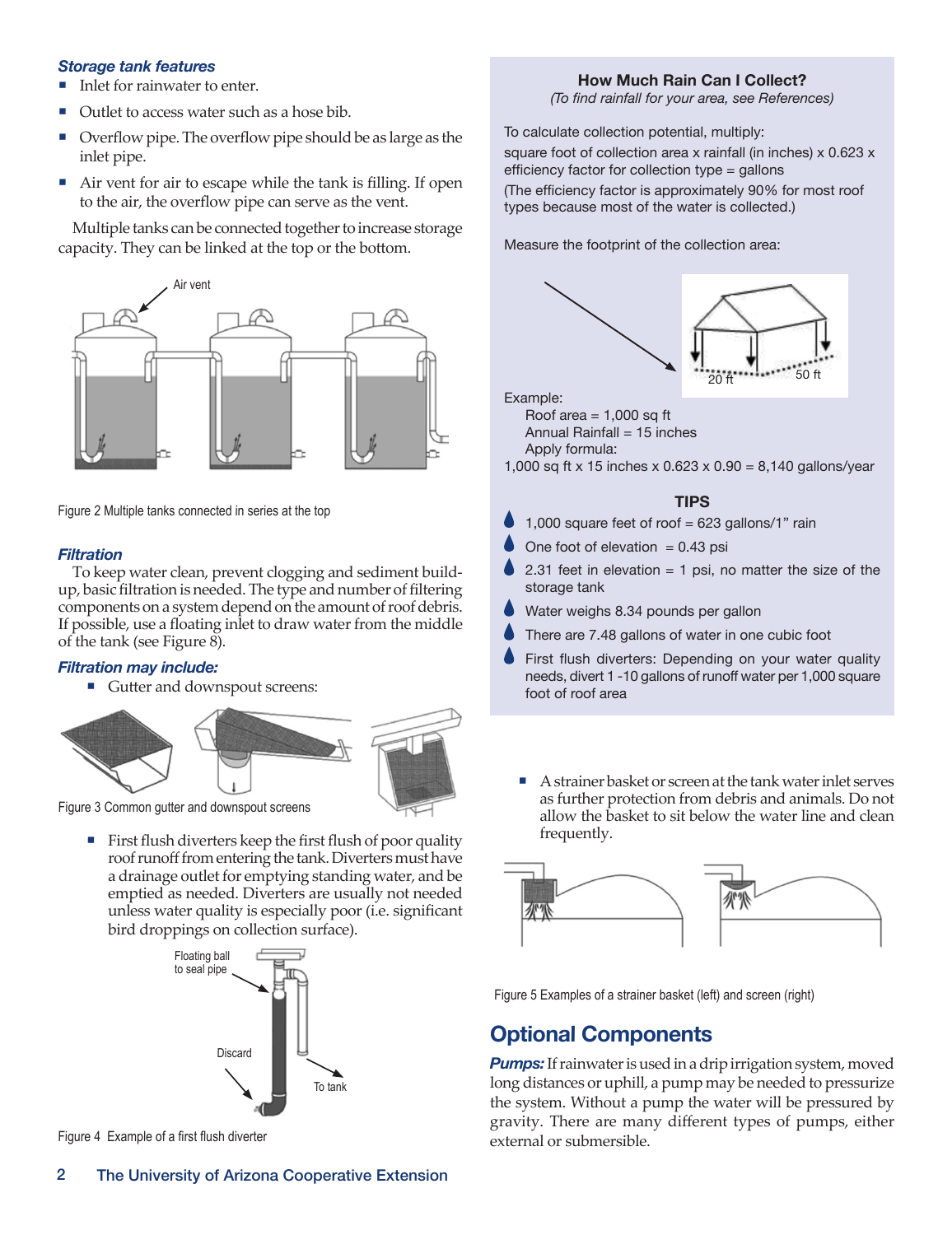For drip irrigation systems, choose a pump system that prevents pump cycling on and off from pressure feedback. Drip emitters and soaker hoses emit gallons per **hour** at 15-25 psi while pumps produce gallons per **minute** at over 40 psi. The low pressure and low output of drip irrigation systems puts back- pressure on a pump.

Select pumps based on the water harvesting system design. It is best to consult a pump technician and provide him/her with the system requirements for correct pump sizing.

*Irrigation:* An irrigation controller can be used to automate landscape watering on a pressurized or gravity-fed system.

If a pressurized system does not use an on-demand pump, the controller should directly control the pump with a "pump start relay".

The irrigation filter and pressure regulator should be installed after the pump.

If a gravity-fed system uses a controller to operate irrigation valves, low-flow/low-pressure or mechanical valve (s) should be used because standard irrigation valves need water pressure behind them to close. Use a low-pressure or mechanical irrigation controller if attached to <sup>a</sup> gravity-fed hose bib.

Basin flooding, bubblers, special soaker hoses or "T-Tape" (a drip line that functions on 2-10 psi) can be used for gravity fed systems. For more information on soaker hoses or "T-Tape", search the web.

**Automatic Fill Valve:** A fill valve is connected to an alternative water supply that automatically refills the tank to <sup>a</sup> specified level if rain amounts are insufficient. This system is used when the raintank is the sole source of the non-potable water. This is especially important if the system uses a pump.

**When connecting a potable water supply to any rainwater system component that conveys water, a backflow prevention device or an air gap between the potable water and the rainwater component MUST be used to prevent cross-contamination of waters.**

## **Things to Know**

### *Conveyance System*

- Size and slope gutters correctly. The rule of thumb is  $\frac{1}{4}$  inch of slope per 10 ft of seamless gutter.
- Connections such as elbows will slow the water flow. Size correctly to not restrict flow.

### *Storage Tanks*

Tank considerations include cost, size, aesthetics, and/or the water use. To determine an appropriate tank size, consider using a water *supply* and *demand* water budget calculator. (See Resources).

- Identify water supply outlets as "RAINWATER—DO NOT DRINK".
- Cover tank openings to prevent evaporation and exclude light. Light promotes algae growth.
- Dark colored tanks are preferable to light color tanks as they do <sup>a</sup> better job of keeping out light.
- Above ground tanks should be UV resistant to prevent sun damage. Tanks can be painted with rubberized paint (no tank prep or primer needed for poly tanks) to provide sun protection, help prevent light from entering, make them blend with surroundings or be fun and interesting.
- Water reaches its own level, so interconnected multiple tank systems will only fill to the highest point on the lowest tank.
- Be sure tanks are level.
- For tanks in windy areas, tie them down or store a reserve of water as ballast.
- $\blacksquare$  Place tanks at least as far away from foundations as the foundation is deep—usually 10-18 inches, and on a surface such as a cement pad, contained pea gravel, or compacted earth.
- Tanks can be raised to increase water pressure and to easily access the water outlet.
- ¡ On multiple tank systems, install shutoff valves between tanks for easy maintenance.
- ¡ Mosquito and animal-proof tank access points. A microbial insecticide specific to mosquito larvae containing Bacillus thuringiensis israelensis (Bti) can be used and is easy to find in gardening catalogues and in garden departments, often called "Mosquito Dunks".
- Direct the overflow to a useful area, away from tank foundation, buildings, and toward plants or to another tank.



Figure 6 Examples of tank overflow outlets

- Weatherize water pipes and outlets to protect from freezing and UV degradation.
- Containers can be plastic, metal, fiberglass, ferrocement, new septic-tanks, corrugated metal pipe (culverts), etc. Find containers at feed stores, car washes, soft-drink companies, web sites, septic system suppliers, building suppliers, tank supply companies, and rainwater suppliers.
- Any tanks used for underground storage must be rated for this use.
- A tank "calming" inlet helps calm the entering water and prevent stirring the bottom sediment layer.



Figure 7 Examples of calming inlets

Figures 1-7 courtesy of Texas AgriLife Extension Service